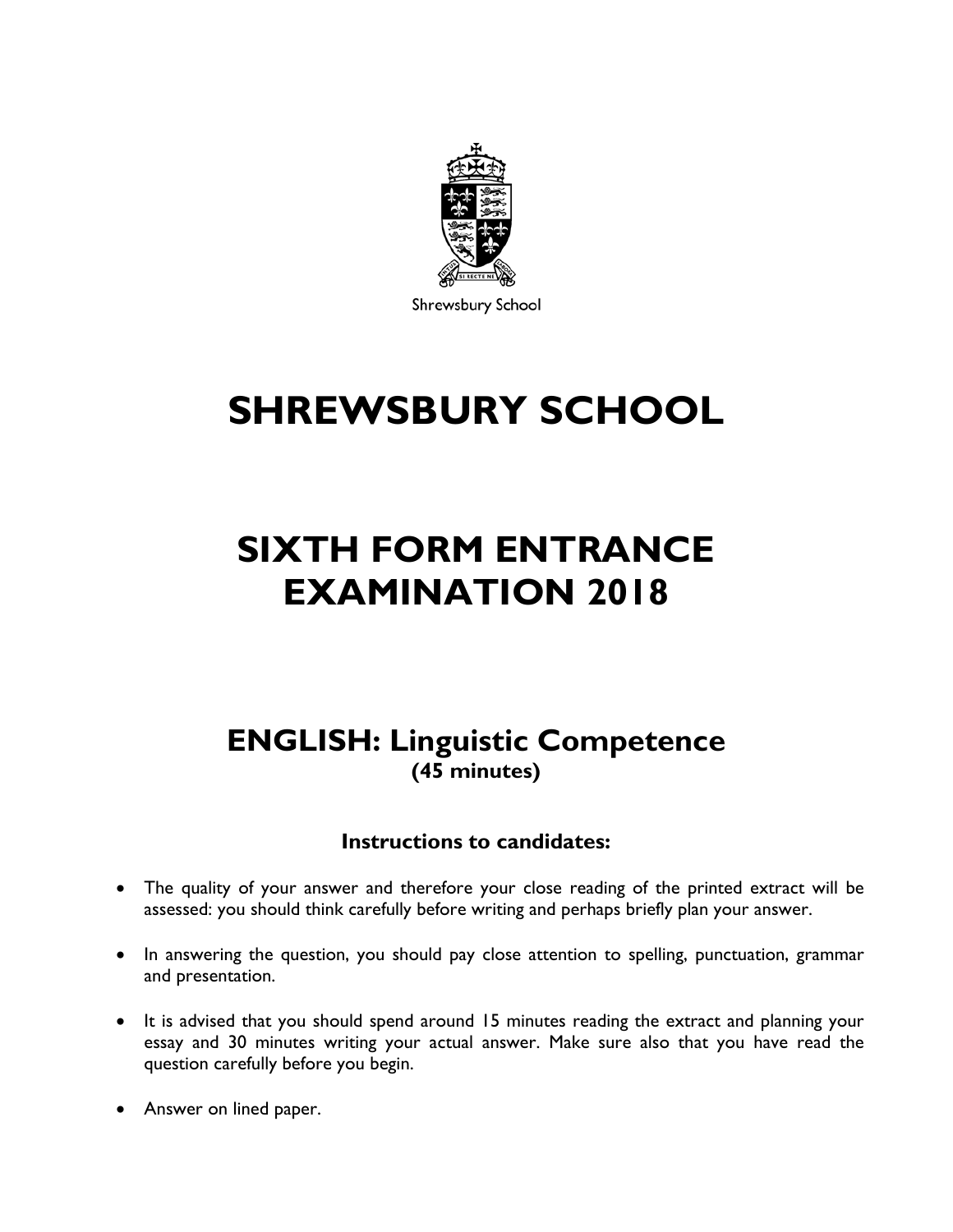### **QUESTION:**

Read the attached **NON-FICTION TEXT;** it is about peer influence on teenagers and is written by Rachel Cheng, a parent.

### **Write a letter to Rachel Cheng on behalf of yourself and your friends.**

In your letter you should:

- explain and comment on Rachel's views on education and peer pressure
- give your own views on the importance to a young person of having friends.

Base your letter on what you have read in the article, but be careful to use your own words.

Begin your letter, 'Dear Rachel Cheng…'

You should aim to write between 250 and 400 words.

Pay careful attention to the accuracy and presentation of your writing.

[30 marks]